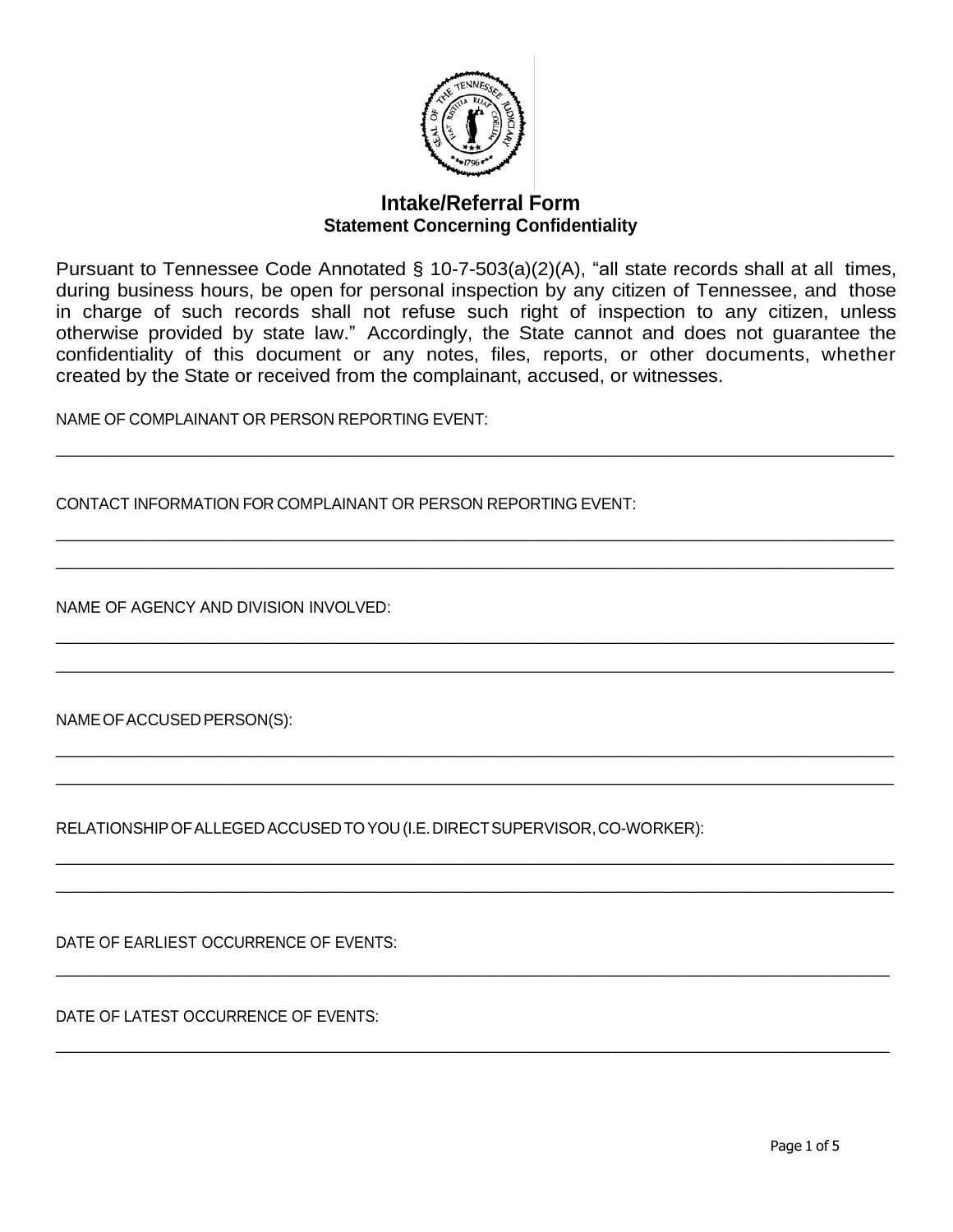WHAT IS THE BASIS FOR YOUR COMPLAINT? (e.g., ABUSIVE CONDUCT IN THE WORKPLACE, DISCRIMINATION, HARASSMENT, RETALIATION, WORKPLACE VIOLENCE, etc.):

EXPLAIN AS CLEARLY AS POSSIBLE WHAT HAPPENED, INCLUDING WHO DID WHAT, WHERE IT OCCURRED, WHO WAS INVOLVED, ETC. PLEASE ATTACH ADDITIONAL PAGES IF NECESSARY:

EXPLAIN WHY YOU BELIEVE THESE EVENTS OCCURRED: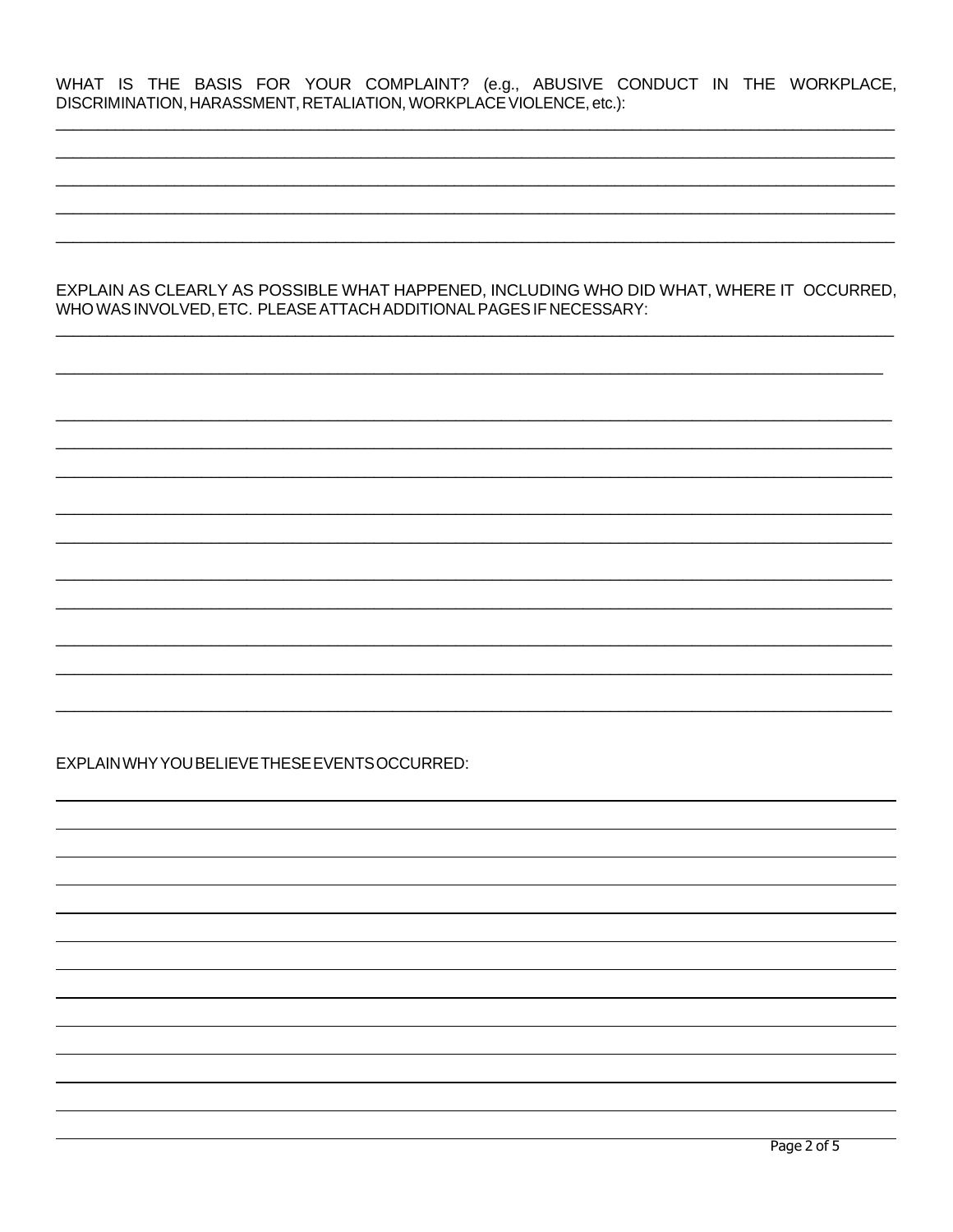IF YOU ANSWERED YES TO THE PREVIOUS QUESTION, PLEASE PROVIDE THE NAMES OF THE EMPLOYEES WHO WERE TREATED DIFFERENTLY:

PLEASE LIST BELOW ANY PERSONS (WITNESSES, FELLOW EMPLOYEES, SUPERVISORS, OTHERS) WHO MAY HAVE ADDITIONAL INFORMATION TO SUPPORT OR CLARIFY THIS COMPLAINT. EXPLAIN WHAT INFORMATION EACH CAN PROVIDE.

WHAT EXPLANATION DO YOU THINK THE AGENCY OR ACCUSED WILL GIVE AS TO WHY YOU WERE TREATED IN THIS MANNER?

PLEASE IDENTIFY ANY OTHER INFORMATION (INCLUDING DOCUMENTARY EVIDENCE SUCH AS DIARIES, JOURNALS, RECORDINGS, EMAILS, VOICEMAILS, CORRESPONDENCE, ETC.) THAT YOU THINK IS RELEVANT TO THIS MATTER.